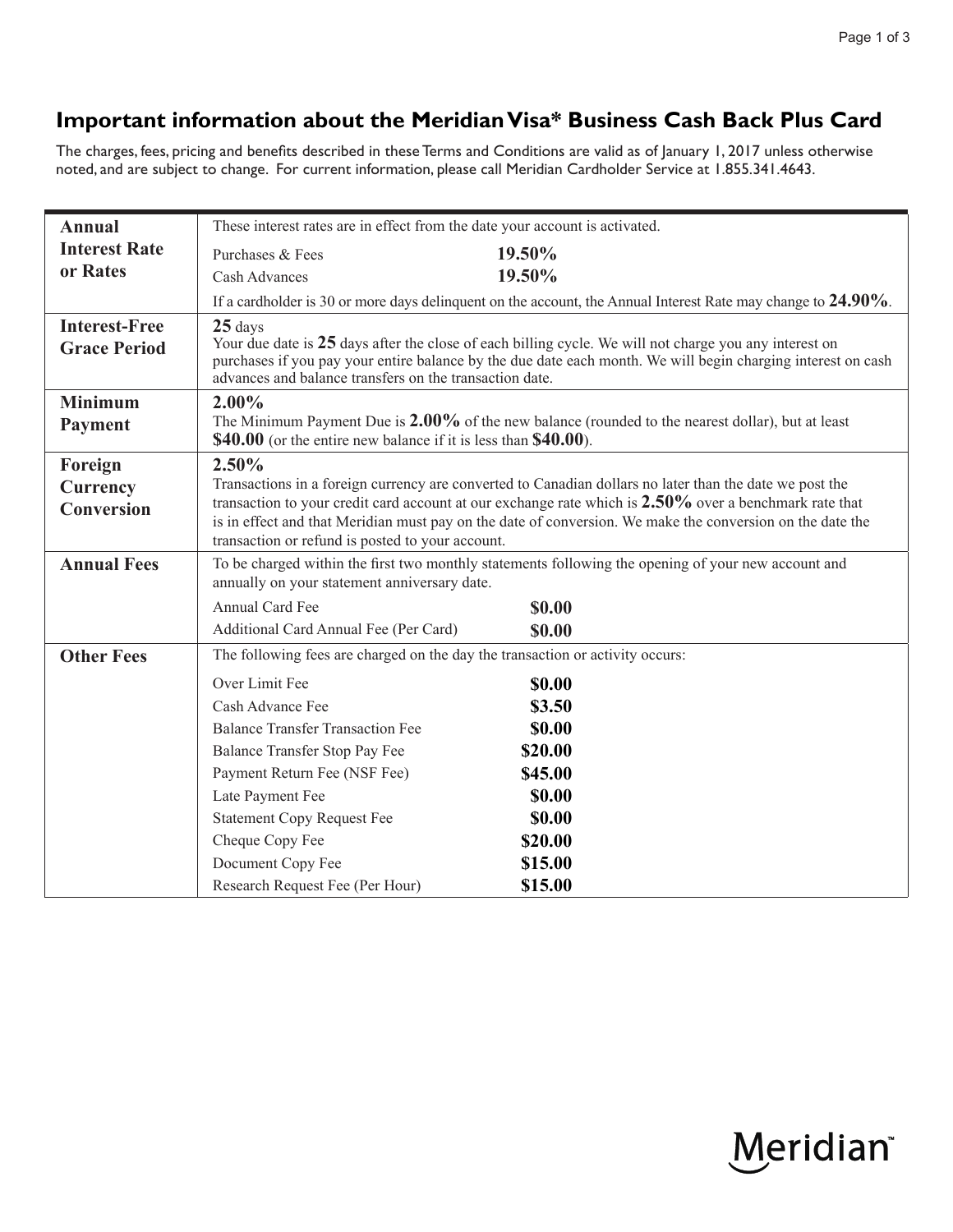#### **TERMS AND CONDITIONS**

I, the Applicant, certify the information included in the extraneous application is true and accurate and request that Meridian Credit Union Limited ("Meridian") establish a Meridian Visa Business credit card account in my name. I understand that omission of information requested may be reason for denial.

If the Member as identified at the signature line below is an **individual or sole proprietor,** the following applies:

I understand that I must be a Canadian resident of the age of majority in my province or territory of residence to qualify for this offer and that I am of age to legally contract and that I have read and reviewed all terms, conditions and disclosures provided.

I understand that approval is based upon satisfying Meridian's credit standards. Meridian maintains the right not to open my account if:

- (a) the information provided on or with my application is incomplete,
- inaccurate or cannot be verified,
- (b) I no longer meet Meridian's standards for creditworthiness; or
- (c) my name has been altered.

I understand that the exact amount of my Meridian Visa Business credit card will be determined after review of my application and other information.

By submitting the extraneous application, I authorize Meridian to obtain credit information to confirm credit-worthiness in connection with my request for an account. Meridian may obtain a credit report from either a credit reporting agency, credit bureau, financial institution or other reporting entity for the sole purpose of assessing and updating credit-worthiness, authorizing or declining the issuance of a card or subsequent uses of the account, including the addition, removal or modification of certain features of the account, changes to the interest rates applicable to the account, changes to the credit limit, managing credit risk, deterring fraud and maintaining the integrity of the credit reporting system.

I request that a card be issued, renewed or replaced at Meridian's discretion and that the requested services be made available to holders of the card which may be issued to me and understand that such services may vary or be terminated from time to time.

I agree to be liable for any use of the card(s) and for all amounts, fees and charges to the account. If my card or account is used by an authorized user, I will be liable for all resulting transactions and any interest, fees and losses incurred, even if the other person was a minor or did not comply with any limitations I placed on their use of the card or account.

I understand I may pay the new balance in full or in part at any time. However, I must pay at least the minimum payment by the payment due date as it appears on the front of the statement each month.

If the Member as identified at the signature line below is **not an individual or sole proprietor,** the following applies:

 Card Agreement. This document may be amended, restated, supplemented or The terms and conditions of the Visa Business Card Agreement are incorporated herein by this reference. Member and each guarantor, if any, represents and warrants that it has received and read in full the Visa Business Card Agreement. Member and each guarantor, if any, each agrees that (i) the reference to the "application by the Primary Cardholder or, as applicable, the Authorized Officer Cardholder" contained within the definition of "Business" in the Visa Business Card Agreement is and shall be deemed to be a reference to this document and the execution on behalf of the Member of this document, (ii) the Member is the "Business" as defined and referred to in the Visa Business Card Agreement, (iii) it is bound by the Visa Business Card Agreement and (iv) it is jointly and severally liable with the other parties named therein for all debts, liabilities and obligations owing or accruing due under the Visa Business replaced by Meridian from time to time within the time periods contemplated in the Visa Business Card Agreement (generally, 30 days' advance written notice) and any use of a Card after receiving any such notice will constitute

Member's and any guarantor's acceptance of the changes contained in such notice. For the purpose of this paragraph,"Visa Business Card Agreement" means the Meridian Visa Business Card Cardholder Agreement between Member, each guarantor (if any), Meridian, Collabria Financial Services Inc. (including, without limitation. its successors and assigns) and others named therein as parties thereto, as such agreement may be amended, restated, supplemented or replaced from time to time in accordance with its terms.

#### **BALANCE TRANSFERS**

Please continue to make your regular payments on transferred accounts until you receive confirmation the transfer has been completed. Minimum transfer amount is \$100. If your balance transfer request will exceed your available credit, Meridian will process your transfer for less than the amount requested, in the order requested. By signing below you authorize Meridian to pay any account(s) listed on the extraneous application and add the balance to your new Meridian Visa credit card. Review all terms and conditions for complete details. Please call Cardholder Service at 1.855.341.4643 if you have additional accounts you would like to transfer.

#### **PRIVACY NOTICE AND CONSENT**

Upon receipt of your application form, Meridian will open a file under the cardholder's name so that the cardholder may receive financial services as they relate to the various credit and payment services offered by Meridian.The personal information contained in this file is kept at the offices of Meridian or Meridian's agents and is consulted by authorized Meridian employees or its agents when warranted in the performance of their duties.The cardholder has a right to access the contents of his/her file and to correct any erroneous information by making a written request to that effect to Cardholder Service at the address listed below.The cardholder may also have his/her name excluded from Meridian's direct marketing lists.The cardholder may address these requests in writing to: Meridian, C/O Collabria PO Box 82029 RPO Connaught, Calgary,Alberta T2R 0X1.

The cardholder agrees that Meridian may obtain and update, from any credit reporting agency, financial institution, employer or credit card issuer ("Third Parties"), only information required for the subject matter of its file, that being the provision of financial services as they relate to the various credit and payment services, in order to assess the cardholder's creditworthiness; to administer the cardholder's account; and to review financial commitments to Meridian within the context of this application; or the cardholder's other financial dealings with it.

The cardholder authorizes Third Parties to disclose such information to Meridian, even though said information may be in an inactive or closed file. The cardholder agrees that Meridian may disclose to service provider, potential assignee or any other person authorized under the law any information regarding the cardholder's financial commitments to Meridian arising from the use of a Meridian Visa credit card or product.

 is located. In the event Meridian Credit Union's service provider is located in the United States, the service provider is bound by, and the information may be disclosed in accordance with, the laws of the jurisdiction in which the service provider

Meridian makes your privacy a priority. Meridian has a detailed Privacy Policy that addresses its collection, use and disclosure of personal information, and related matters, in further detail.This Privacy Statement is intended to be read in conjunction with Meridian's Privacy Policy.

A copy of the Meridian Privacy Policy is available by calling Cardholder Service or visiting:

<www.meridiancu.ca/privacy> where a copy of Meridian's privacy policy is available for view or print; and<www.collabriacreditcards.ca> and <www.collabriacreditcards.ca>where a copy of Collabria's privacy policy is available for view or print.